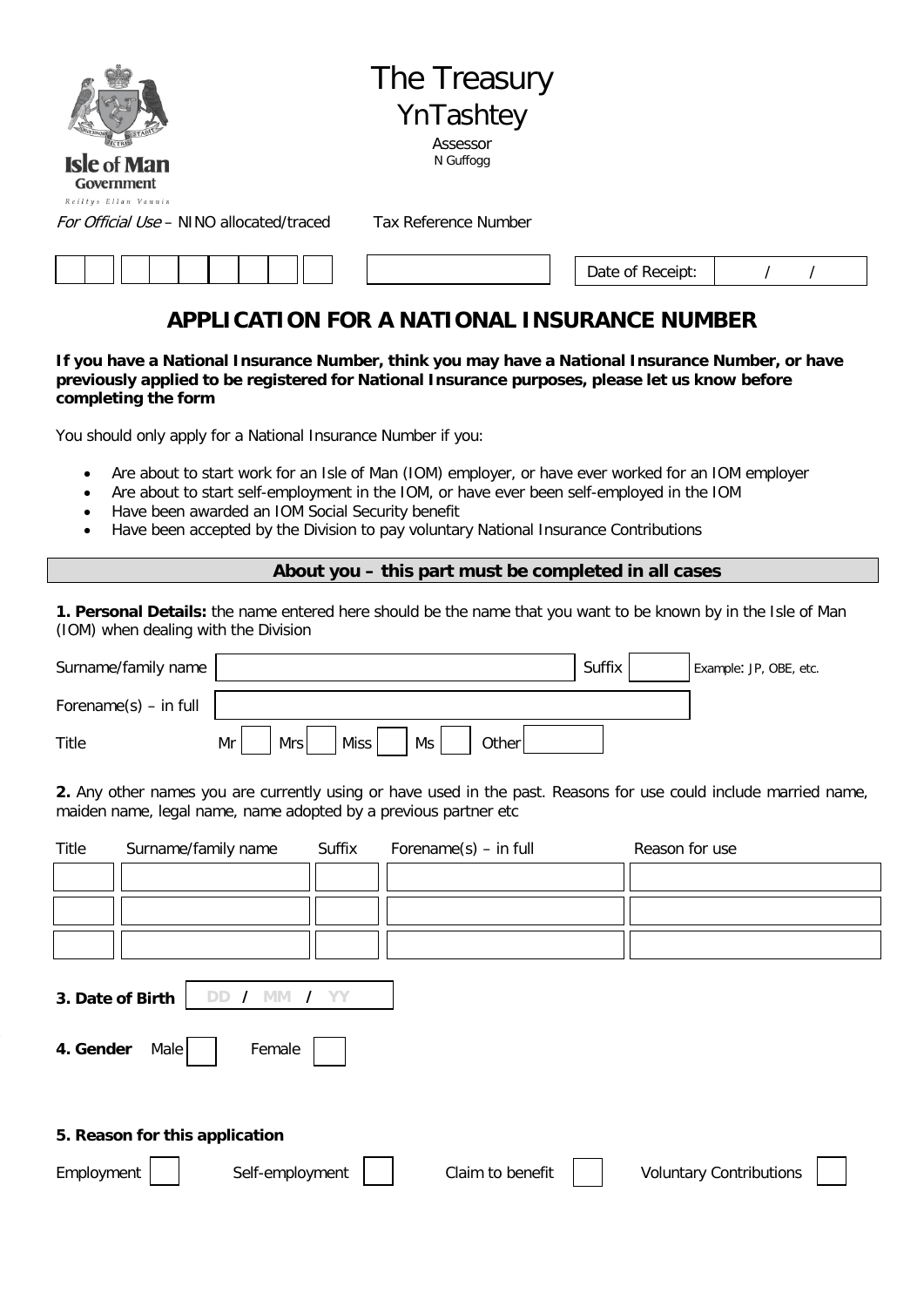#### **6. Contact details**

All addresses here should be in the IOM. Enter a correspondence address if your current home address is unsafe for correspondence to be sent to

#### **Home Address**

| Postcode |  |  |
|----------|--|--|
|          |  |  |
|          |  |  |

**Correspondence address** if different to the above - this address will only be used for the purpose of issuing a National Insurance Number

|                           | Postcode |  |
|---------------------------|----------|--|
| Daytime contact number(s) |          |  |

### **7. If you have previously had an address in the IOM or United Kingdom (UK), please provide details**

Previous address 1 Previous address 2

| Postcode              | Postcode              |
|-----------------------|-----------------------|
| Dates at this address | Dates at this address |

| Postcode |
|----------|

From To From To DD / MM / YY | | DD / MM / YY | | DD / MM / YY

| Г<br>ำ |  |  |  |
|--------|--|--|--|
|        |  |  |  |

٦

### **8. Please provide details of your arrival to the IOM**

| Date arrived in IOM: | Date left the IOM: | Purpose of stay | Country arrived from |
|----------------------|--------------------|-----------------|----------------------|
| DD <b>/MM/YY</b>     | DD/MM/YY           |                 |                      |
|                      |                    |                 |                      |
|                      |                    |                 |                      |

## **About your occupation - complete if you are about to commence work**

#### **9. Permission to work in the IOM**

| Do you require a IOM Work Permit?                | $YES$   NO |
|--------------------------------------------------|------------|
| If applicable, please provide Work Permit number |            |
|                                                  |            |
| If yes, we will need to see your original Visa   |            |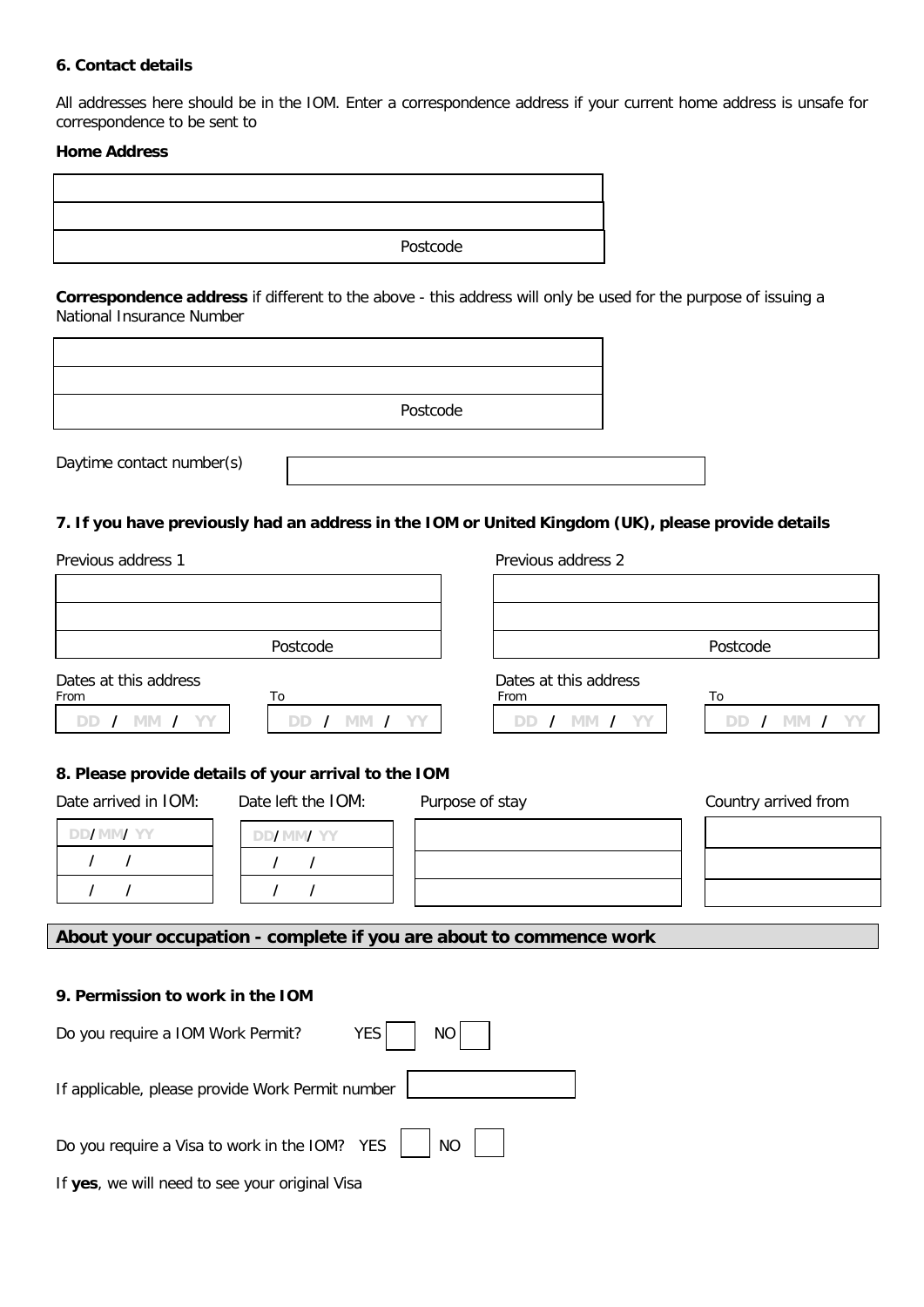# **10. Please provide details of your current and past employment in the IOM or UK**

| Work start date                                                                                  | Work end date                                                               | Employer name              |                                                                                    | Employer telephone Number                                                                     |  |  |
|--------------------------------------------------------------------------------------------------|-----------------------------------------------------------------------------|----------------------------|------------------------------------------------------------------------------------|-----------------------------------------------------------------------------------------------|--|--|
| <b>DD/MM/YY</b>                                                                                  | <b>DD/MM/YY</b>                                                             |                            |                                                                                    |                                                                                               |  |  |
| Your job title                                                                                   |                                                                             |                            |                                                                                    |                                                                                               |  |  |
| Employer address                                                                                 |                                                                             |                            |                                                                                    |                                                                                               |  |  |
|                                                                                                  |                                                                             |                            | Employer email address                                                             |                                                                                               |  |  |
|                                                                                                  |                                                                             |                            |                                                                                    |                                                                                               |  |  |
|                                                                                                  | Postcode                                                                    |                            |                                                                                    |                                                                                               |  |  |
|                                                                                                  |                                                                             |                            |                                                                                    |                                                                                               |  |  |
| Work start date                                                                                  | Work end date                                                               | Employer name              |                                                                                    | Employer telephone Number                                                                     |  |  |
| DD/MM/YY                                                                                         | <b>DD/MM/YY</b>                                                             |                            |                                                                                    |                                                                                               |  |  |
| Your job title                                                                                   |                                                                             |                            |                                                                                    |                                                                                               |  |  |
| Employer address                                                                                 |                                                                             |                            |                                                                                    |                                                                                               |  |  |
|                                                                                                  |                                                                             |                            | Employer email address                                                             |                                                                                               |  |  |
|                                                                                                  |                                                                             |                            |                                                                                    |                                                                                               |  |  |
|                                                                                                  | Postcode                                                                    |                            |                                                                                    |                                                                                               |  |  |
|                                                                                                  |                                                                             |                            | About your self-employment - complete if you are about to commence self-employment |                                                                                               |  |  |
|                                                                                                  |                                                                             |                            |                                                                                    |                                                                                               |  |  |
|                                                                                                  |                                                                             |                            | 11. If you are about to become self-employed in the IOM please provide details     |                                                                                               |  |  |
|                                                                                                  | Have you had your self-employed status approved by the Income Tax Division? |                            |                                                                                    |                                                                                               |  |  |
| No<br>Yes                                                                                        |                                                                             |                            | If no, you will need to complete form <b>R133</b> Commencement of Self Employment  |                                                                                               |  |  |
|                                                                                                  |                                                                             |                            |                                                                                    | About your Social Security benefit claims - this part must be completed if you are claiming a |  |  |
| benefit                                                                                          |                                                                             |                            |                                                                                    |                                                                                               |  |  |
| 12. Please provide details                                                                       |                                                                             |                            |                                                                                    |                                                                                               |  |  |
| Date of claim                                                                                    | Date claim ended                                                            | Name of benefit(s) claimed |                                                                                    |                                                                                               |  |  |
| $\prime$<br>$\prime$                                                                             | $\prime$<br>$\prime$                                                        |                            |                                                                                    |                                                                                               |  |  |
|                                                                                                  |                                                                             |                            |                                                                                    |                                                                                               |  |  |
|                                                                                                  |                                                                             |                            |                                                                                    | About help with your application - to be completed if you have had help completing this form  |  |  |
|                                                                                                  |                                                                             |                            |                                                                                    |                                                                                               |  |  |
| 13. If someone has helped you to complete this form, please provide details of that person below |                                                                             |                            |                                                                                    |                                                                                               |  |  |
| Name                                                                                             |                                                                             |                            | Contact number                                                                     |                                                                                               |  |  |
|                                                                                                  |                                                                             |                            |                                                                                    |                                                                                               |  |  |
| Address                                                                                          |                                                                             |                            | Relationship to you                                                                |                                                                                               |  |  |
|                                                                                                  |                                                                             |                            |                                                                                    |                                                                                               |  |  |
|                                                                                                  |                                                                             |                            |                                                                                    |                                                                                               |  |  |
|                                                                                                  | Postcode                                                                    |                            |                                                                                    |                                                                                               |  |  |